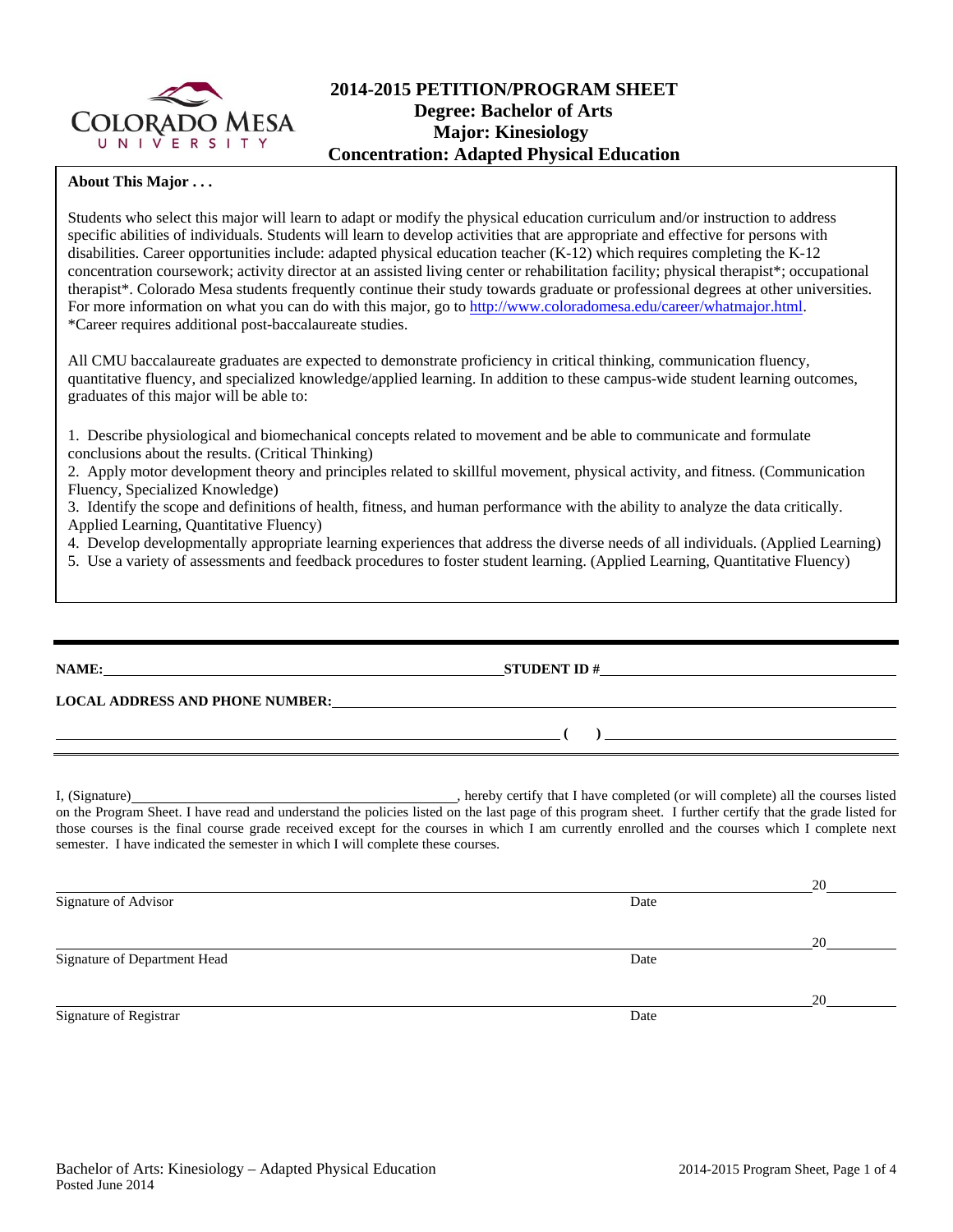## **Students should work closely with a faculty advisor when selecting and scheduling courses prior to registration.**

Degree Requirements:

- 120 semester hours total (Students must complete a minimum of 30 of the last 60 hours of credit at CMU, with at least 15 semester hours in major discipline courses numbered 300 or higher).
- 40 upper division credits (A minimum of 15 taken at the 300-400 course levels within the major at CMU).
- 2.00 cumulative GPA or higher in all CMU coursework
- Pre-collegiate courses (usually numbered below 100) cannot be used for graduation.
- When filling out the program sheet a course can be used only once.
- A student must follow the CMU graduation requirements either from 1) the program sheet for the major in effect at the time the student officially declares a major; or 2) a program sheet for the major approved for a year subsequent to the year during which the student officially declares the major and is approved for the student by the department head. Because a program may have requirements specific to the degree, the student should check with the faculty advisor for additional criteria. It is the student's responsibility to be aware of, and follow, all requirements for the degree being pursued. Any exceptions or substitutions must be approved by the student's faculty advisor and Department Head.
- See the "Undergraduate Graduation Requirements" in the catalog for additional graduation information.

**GENERAL EDUCATION REQUIREMENTS** (31 semester hours) See the current catalog for a list of courses that fulfill the requirements below. If a course is on the general education list of options and a requirement for your major, you must use it to fulfill the major requirement and make a different selection within the general education requirement.

Course No Title Sem.hrs Grade Term/Trns

**English** (6 semester hours, must receive a grade of "C" or better and must be completed by the time the student has 60 semester hours.) ENGL 111 English Composition 3 \_\_\_\_\_ \_\_\_\_\_\_ ENGL 112 English Composition 3

**Math:** MATH 110 or higher (3 semester hours, must receive a grade of "C" or better, must be completed by the time the student has 60 semester hours.)  $MATH 1$ <sub>\_\_\_\_\_</sub> \_

\_\_\_\_\_\_ \_\_\_\_ \_\_\_\_\_\_\_\_\_\_\_\_\_\_\_\_\_\_\_\_\_\_\_\_ \_\_\_\_ \_\_\_\_\_ \_\_\_\_\_\_\_\_

\_\_\_\_\_\_ \_\_\_\_ \_\_\_\_\_\_\_\_\_\_\_\_\_\_\_\_\_\_\_\_\_\_\_\_ \_\_\_\_ \_\_\_\_\_ \_\_\_\_\_\_\_\_ \_\_\_\_\_\_ \_\_\_\_ \_\_\_\_\_\_\_\_\_\_\_\_\_\_\_\_\_\_\_\_\_\_\_\_ \_\_\_\_ \_\_\_\_\_ \_\_\_\_\_\_\_\_

\_\_\_\_\_\_ \_\_\_\_ \_\_\_\_\_\_\_\_\_\_\_\_\_\_\_\_\_\_\_\_\_\_\_\_ \_\_\_\_ \_\_\_\_\_ \_\_\_\_\_\_\_\_

\_\_\_\_\_\_ \_\_\_\_ \_\_\_\_\_\_\_\_\_\_\_\_\_\_\_\_\_\_\_\_\_\_\_\_ \_\_\_\_ \_\_\_\_\_ \_\_\_\_\_\_\_\_

**Humanities** (3 semester hours)

**Social and Behavioral Sciences** (6 semester hours) (Suggested – PSYC 150 –General Psychology)

**Natural Sciences** (7 semester hours, one course must include a lab)

\_\_\_\_\_\_ \_\_\_\_ \_\_\_\_\_\_\_\_\_\_\_\_\_\_\_\_\_\_\_\_\_\_\_\_ \_\_\_\_ \_\_\_\_\_ \_\_\_\_\_\_\_\_  $\frac{1}{\sqrt{2}}$   $\frac{1}{\sqrt{2}}$   $\frac{1}{\sqrt{2}}$ 

**History** (3 semester hours) HIST \_\_\_\_ \_\_\_\_\_\_\_\_\_\_\_\_\_\_\_\_\_\_\_\_\_\_\_\_ \_\_\_\_ \_\_\_\_\_ \_\_\_\_\_\_\_\_

**Fine Arts** (3 semester hours)

| Course No Title |  |  |
|-----------------|--|--|
|                 |  |  |

Sem.hrs Grade Term/Trns

|--|

|                 | <b>Kinesiology</b> (3 semester hours) |  |
|-----------------|---------------------------------------|--|
| <b>KINE 100</b> | Health and Wellness                   |  |
| KINA 1          |                                       |  |
| KINA 1          |                                       |  |

**Applied Studies** (3 semester hours)

#### **FOUNDATION COURSES (4 semester hours)**

| <b>BIOL 209</b> | Human Anatomy and |  |
|-----------------|-------------------|--|
|                 | Physiology        |  |
| BIOL 209L       | Human Anatomy and |  |
|                 | Physiology Lab    |  |

\_\_\_\_\_\_ \_\_\_\_ \_\_\_\_\_\_\_\_\_\_\_\_\_\_\_\_\_\_\_\_\_\_\_\_ \_\_\_\_ \_\_\_\_\_ \_\_\_\_\_\_\_\_

## **KINESIOLOGY MAJOR – ADAPTED PHYSICAL EDUCATION CONCENTRATION REQUIREMENTS**

(56-59 semester hours)

|                 | <b>Required Core Courses</b> (17-20 semester hours) |  |
|-----------------|-----------------------------------------------------|--|
| <b>KINE 200</b> | History & Philosophy of Sport                       |  |
|                 | & Physical Education                                |  |
| <b>KINE 213</b> | Applications of Physical Fitness                    |  |
|                 | & Exercise Prescription                             |  |
| <b>KINE 303</b> | <b>Exercise Physiology</b>                          |  |
| KINE 303L       | <b>Exercise Physiology Lab</b>                      |  |
| <b>KINE 309</b> | <b>Anatomical Kinesiology</b>                       |  |
| <b>KINE 401</b> | Org/Ad/Legal Considerations                         |  |
|                 | of PE and Sports                                    |  |
| <b>KINE 494</b> | Senior Seminar (Capstone)                           |  |
|                 |                                                     |  |

## **Student must have current First Aid/CPR or take one of the following:**

Current CPR Card? Yes / No (If yes, provide a copy of the card.) **Or** take one of the following: KINE 265 or KINE 250 KINE \_\_\_\_ \_\_\_\_\_\_\_\_\_\_\_\_\_\_\_\_\_\_\_\_\_\_\_\_ 3 \_\_\_\_\_ \_\_\_\_\_\_\_\_

## **Required Concentration Courses** (39semester hours)

| PSYC 340        | Abnormal Psychology                |  |  |
|-----------------|------------------------------------|--|--|
| <b>KINE 211</b> | Methods of Lifetime, Individual    |  |  |
|                 | & Dual Activities                  |  |  |
| <b>KINE 234</b> | Prevention & Care of Ath Inj       |  |  |
| <b>KINE 251</b> | Water Safety Instructor            |  |  |
| <b>KINE 301</b> | Health and Fitness Assessment 3    |  |  |
| <b>KINE 360</b> | Motor Learning                     |  |  |
| <b>KINE 410</b> | <b>Rehabilitative Exercises</b>    |  |  |
| <b>KINE 415</b> | Physical Activity & Aging          |  |  |
| <b>KINE 480</b> | <b>Inclusive Physical Activity</b> |  |  |
| <b>KINE 499</b> | Internship                         |  |  |
|                 |                                    |  |  |

#### **Two courses selected from FLSL 111, FLSL 112, KINE 333 PSYC 233, PSYC 310, PSYC 330, PSYC 350**  \_\_\_\_\_\_\_\_ \_\_\_\_\_\_\_\_\_\_\_\_\_\_\_\_\_\_\_\_\_\_\_\_ 3 \_\_\_\_\_ \_\_\_\_\_\_\_\_

\_\_\_\_\_\_\_\_ \_\_\_\_\_\_\_\_\_\_\_\_\_\_\_\_\_\_\_\_\_\_\_\_ 3 \_\_\_\_\_ \_\_\_\_\_\_\_\_

Bachelor of Arts: Kinesiology – Adapted Physical Education 2014-2015 Program Sheet, Page 2 of 4 Posted June 2014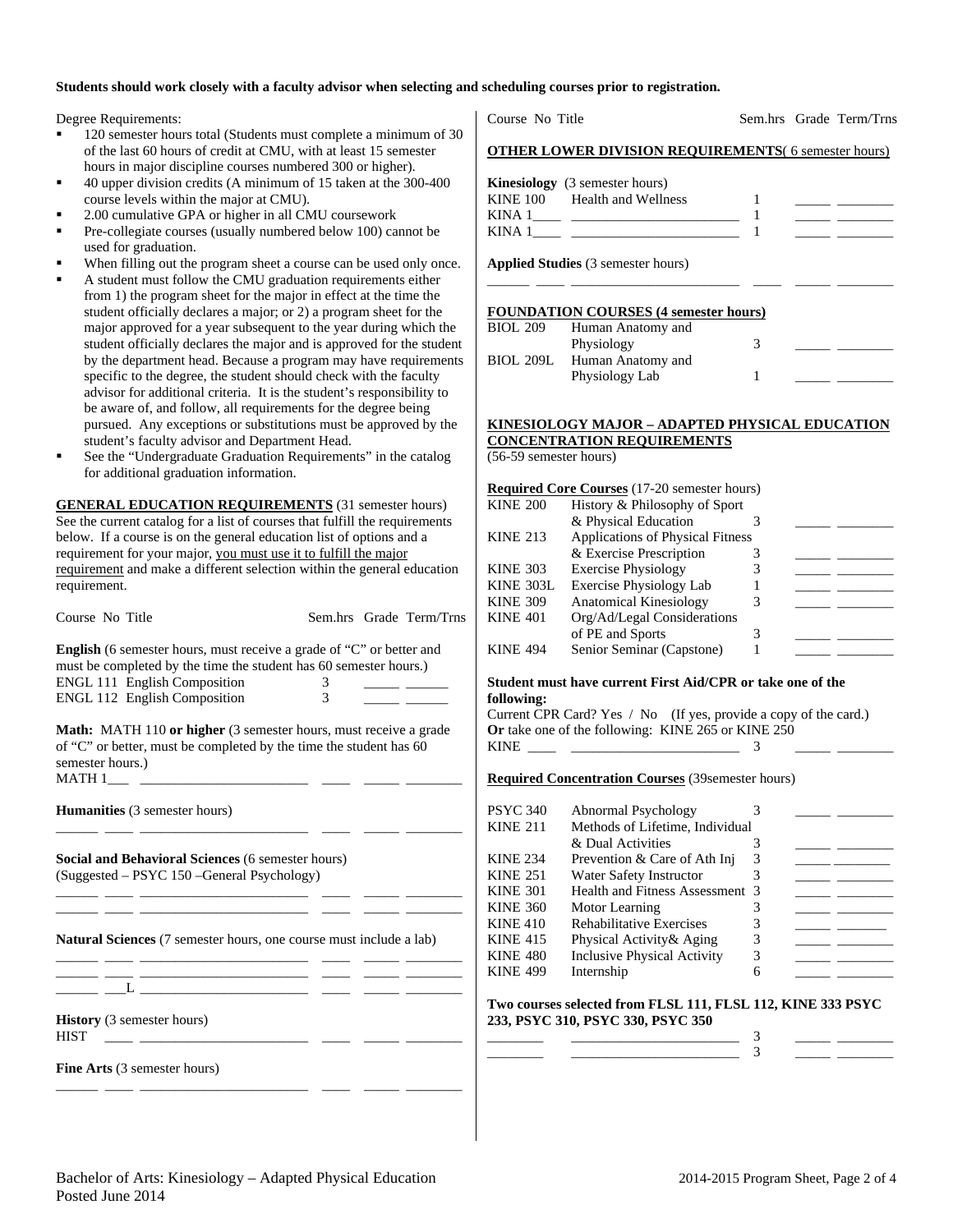Sem.hrsGrade Term/Trns

**Electives** (All college level courses appearing on your final transcript, **not listed above** that will bring your total hours to 120 hours.)  $20 - 23$ hours. Depending on the courses taken to satisfy the concentration requirement - Up to 5 hours of upper division electives may be required.

|  | - - |  |
|--|-----|--|
|  |     |  |
|  |     |  |
|  |     |  |
|  |     |  |
|  | - - |  |
|  |     |  |
|  |     |  |